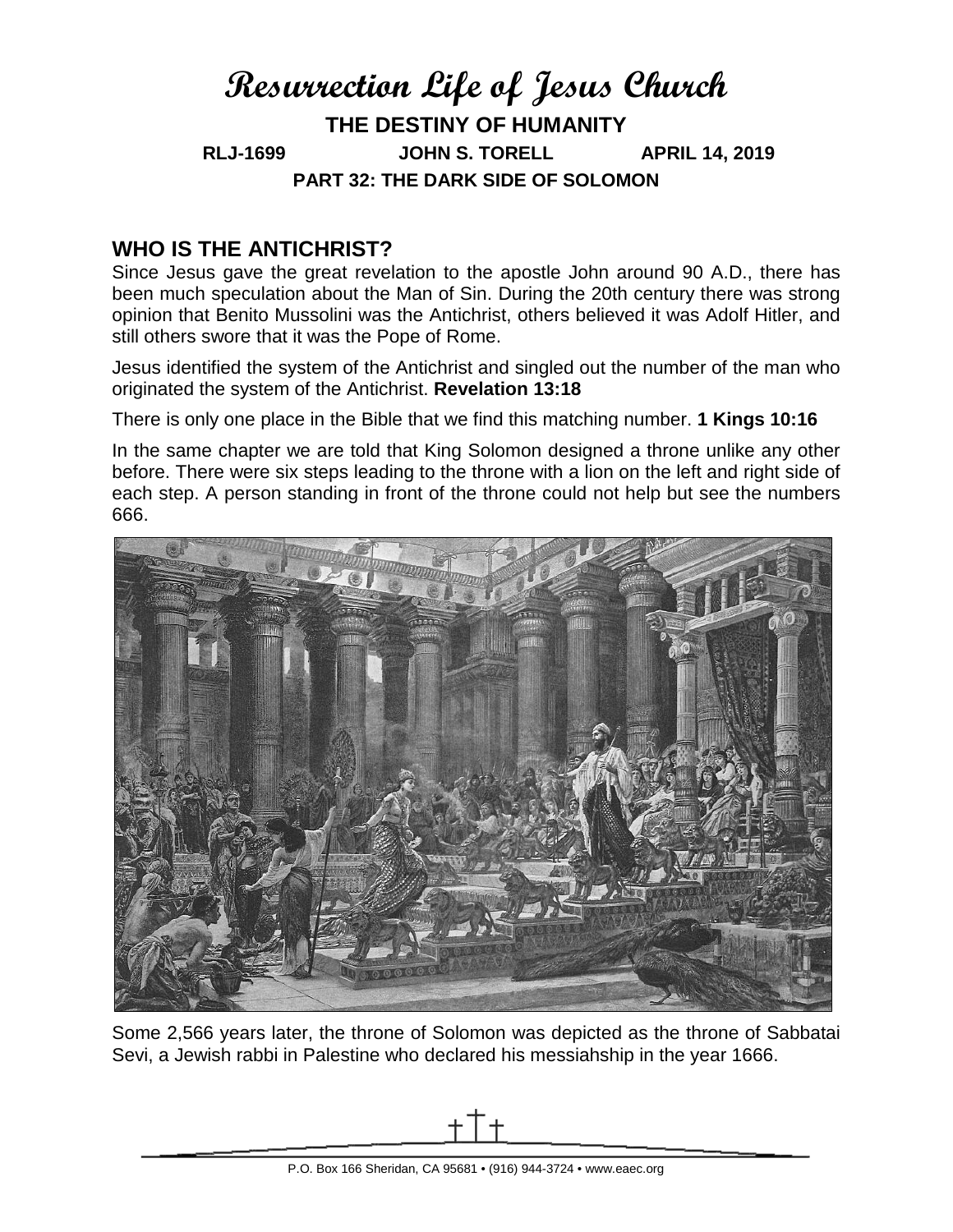#### **THE KABBALLAH**

Most people have heard about the Kabbalah but its vague origin is confusing. So let's examine the three different writings of Judaism:

- 1. The Old Testament consisting of the Torah, the Prophets and the Writings.
- 2. The Talmud is a commentary consisting of 63 books which are broken down into 517 chapters and in standard print is over 6,200 pages long.
- 3. The Kabbalah is the oldest form of the oral tradition, passed from generation to generation, dating back to the time of Moses.

This heretical teaching directly contradicts what God spoke from the time of Adam to Moses; it was therefore convenient for its adherents to only pass on the oral tradition to the initiated in order to hide it.

The Kabbalah now consists of numerous writings like the Zohar, the Practical or Magical Kabbalah, the writings of Isaac Luria and other Jewish rabbis. The Zohar first appeared in Spain in the  $13<sup>th</sup>$  century, and was published by a Jewish writer named Moses de León.

#### **KING SOLOMON**

We have now established the link between the Antichrist and King Solomon. The link between the two is the number "666." This is the number the Antichrist system will use in the future and the name of the Man of Sin identified by Jesus. It was the same number used by King Solomon during his time on earth.

Since the Kabbalah was a secret oral tradition, we only have some of its teachings in the Bible.

I will now share a condensed version of what I have learned about the Kabbalah. It has its origin when God was in progress of creating. Evidently He got confused and a portion of Him fell into the bottomless abyss. Once in the abyss, this portion of God took the form of a serpent that is called the holy serpent by the followers of the Kabbalah. This holy serpent is also known as the messiah. The followers of the Kabbalah want to bring about an expected end on the earth and this means the serpent must be brought up from the abyss to reign as the messiah.

King Hezekiah realized that the people of Israel were in deeply into the worship of the serpent and he destroyed the copper serpent which Moses had made in the desert. **Numbers 21:6-9; 2 Kings 18:3-4**

According to the oral tradition of the Kabbalah, the serpent can only be raised from the abyss by making all people conform to the high road or the low road. This means making everyone good or evil.

The Jewish leadership decided it was too difficult to make people good and chose the lower road instead. A person must therefore break every commandment in the Torah (Five Books of Moses) and lead others people to do the same in order to properly serve God.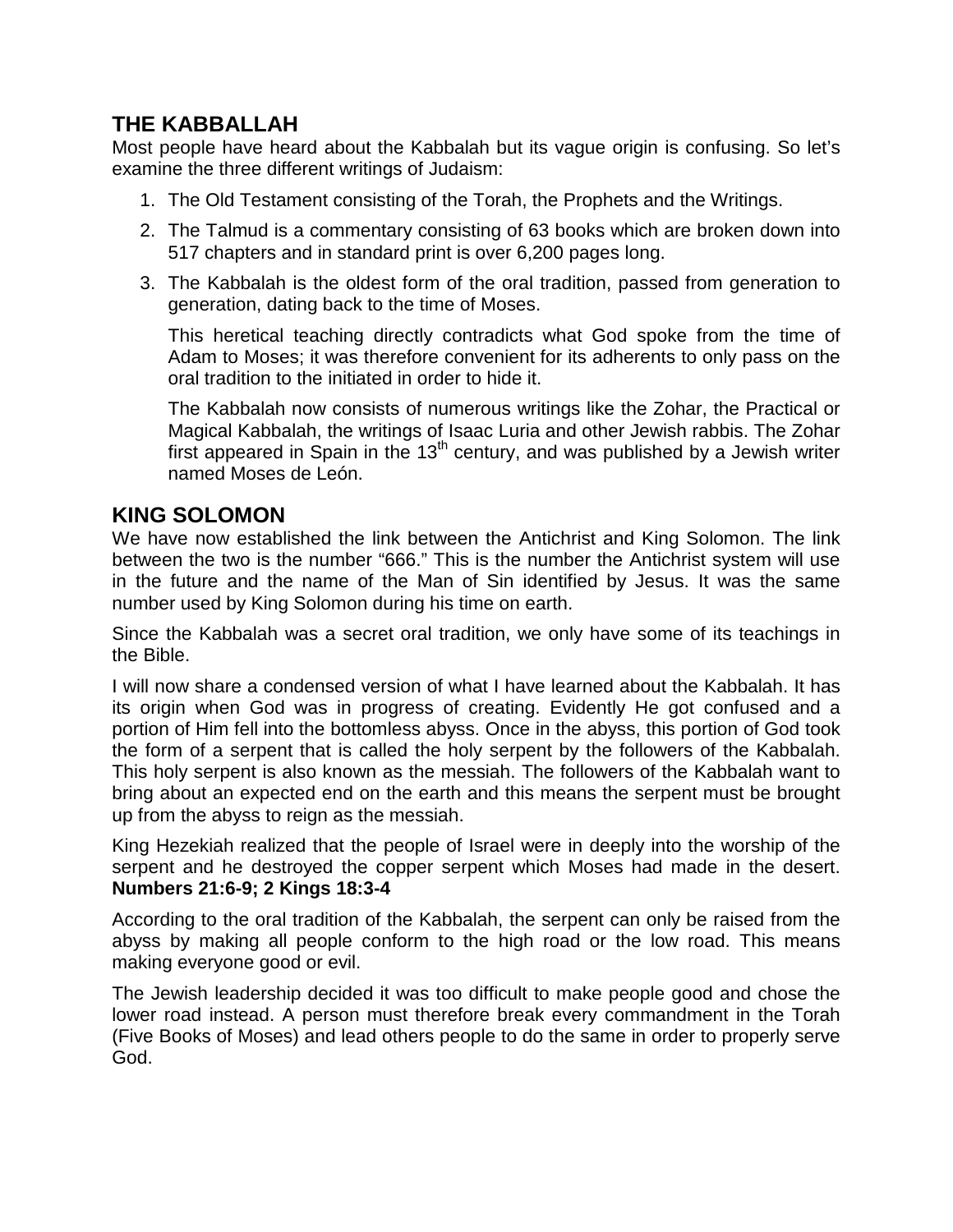Only when all people on earth have become totally evil will the holy serpent appear and set up his kingdom on earth. The more people choose to sin, the faster the messiah will be raised from the abyss.

The Kabbalah also teaches that when Moses went up to the top of the mountain to speak with God, he actually met with the evil god, whereas the 70 elders at the foot of the mountain met with the good god (Lucifer).

#### **THE APOSTASY OF KING SOLOMON**

We don't have a chapter and a verse that states what Solomon did to advance the Kabbalah, but his footprints throughout the Bible and the history of the Jews, along with the teachings of the occult makes him into some kind of a "deity," who developed the Kabbalah into a systematic doctrine. Lucifer and Solomon both used their wisdom to create and develop evil.

Solomon made sure that he sinned to the maximum and broke every law of God.

- 1. Solomon collected 700 pagan wives and 300 concubines (sex slaves). **1 Kings 11:1-3**
- 2. Solomon committed the ultimate apostasy when these women turned his heart from God and he became a pagan worshiper. **verse 4**
- 3. Solomon worshiped Ashtoreth, Molech and Chemosh. **verses 5-8**
	- a. Ashtoreth (Asherah) was known as the moon-goddess. She was a goddess of love and war. Worship of her involved ritual prostitution. The priests and priestesses ministered to the people through divination and fortune-telling.
	- b. Milcom (Molech) was the god of the Ammonites. Worship consisted of child sacrifice, where babies to older children were stripped naked, bound and placed on the red hot ledger of the idol where they burnt to death. In order for the people not to hear the anguished screams of the children, a number of men with big drums would muffle the sounds of the dying children while the people in front of the idol danced and raised their hands in worship.
	- c. Chemosh was the god of the Moabites. He too was worshipped with child sacrifices and blood rituals. Both children and adults were sacrificed by being burnt on the ledge of the idol together. A description can be found here. **2 Kings 3:26-27**

The Bible confirms that Solomon turned from God. **1 Kings 11:9-10**

God judged Solomon, but because of His love for David, the Lord did not take away Israel during the lifetime of Solomon. **verses 11-13**

The blessings of God over Solomon were removed and he had nothing but trouble during his remaining time on earth. **verses 14; 23-40**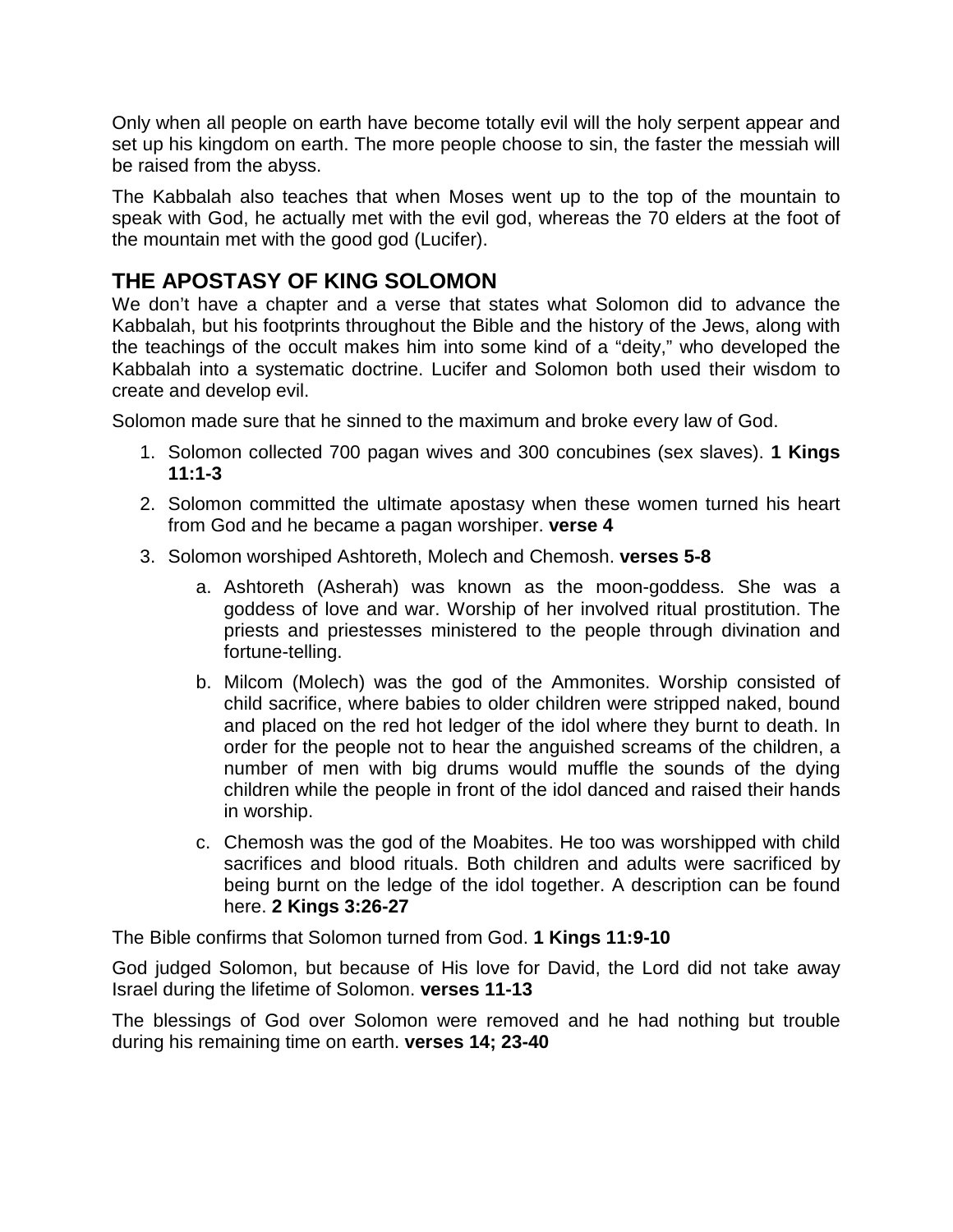#### **WHAT SOLOMON WROTE BEFORE HE LEFT GOD**

Solomon was disillusioned toward the end of his life. It is obvious that he did not have a personal walk with the Lord. David was a man of repentance, while Solomon was a man of wisdom and embracing every vice on earth. No wonder he stated it was all vanity. **Ecclesiastes 1:1-18; 2:1-3**

He came to the conclusion that everything he had done amounted to nothing. **verses 11-12**

He knew what it was to be a fool and yet he became one anyway. **verses 13-16**

His life was so empty that he despised his own existence and all the buildings and gardens he had built. **verses 17-26**

He encouraged young people to seek God while they were still young. **Ecclesiastes 12:1**

Solomon told people to repent and keep God's commandment, but in the end he failed to pay attention to his own words of wisdom and he descended into a bottomless abyss where he joined the evil forces of Lucifer. **Ecclesiastes 12:13-14**

#### **GOD'S PROPHETS CONDEMNED THE KABBALAH**

In his apostasy, Solomon laid the doctrine for the future antichrist that will one day appear on earth. This doctrine was imparted to the dark leadership in Israel and passed from generation to generation.

Some 280 years after Solomon, God spoke through the prophet Isaiah and condemned the teaching of the Kabbalah. **Isaiah 5:11-25**

The Kabbalah speaks of an agreement with hell and death and lying about sin. God condemned this teaching. **Isaiah 28:14-18**

The teaching of the Kabbalah will be exposed. **Isaiah 29:15-16**

Israel turned from the living God to lying fables. **Jeremiah 2:13**

Do not trust in lying words. **Jeremiah 7:3-11**

There is a conspiracy in Jerusalem. **Jeremiah 11:9-10; Ezekiel 22:25-31**

John the Baptist rebuked the followers of the serpent. **Matthew 3:7**

Jesus also rebuked the followers of the serpent. **Matthew 12:34**

Jesus exposed the Kabbalistic synagogue. **Revelation 2:9; 3:9**

## **SOLOMON IS THE SPIRITUAL FATHER OF THE ANTICHRIST**

Jesus clearly identified the Antichrist system as the product of Solomon and the hellish doctrine he created. **Revelation 13:18**

The Antichrist will be of Jewish descent. **Daniel 11:36-39**

The Zionist movement is based upon on the Kabbalah. It was Kabbalistic Jewish men who began the drive to create the political State of Israel and its first leader was a